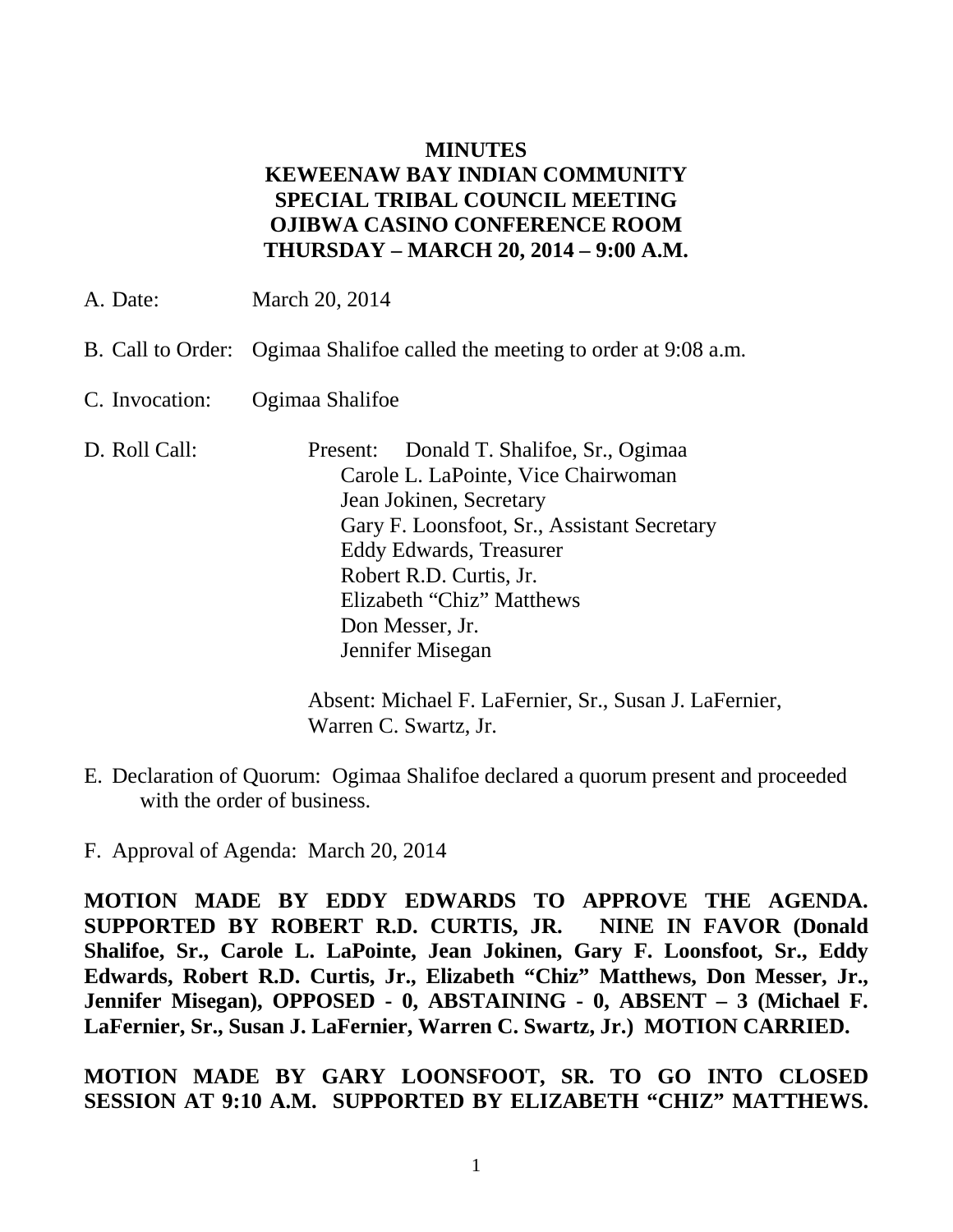**NINE IN FAVOR (Donald Shalifoe, Sr., Carole L. LaPointe, Jean Jokinen, Gary F. Loonsfoot, Sr., Eddy Edwards, Robert R.D. Curtis, Jr., Elizabeth "Chiz" Matthews, Don Messer, Jr., Jennifer Misegan), OPPOSED - 0, ABSTAINING - 0, ABSENT – 3 (Michael F. LaFernier, Sr., Susan J. LaFernier, Warren C. Swartz, Jr.) MOTION CARRIED.**

G. Closed Session:

1. Pam Queoff, M3 Insurance – Annual Stewardship Report

## **Break 9:51 a.m. – 10:05 a.m.**

H. Approval of Minutes:

1. January 23, 2014

**MOTION MADE BY EDDY EDWARDS TO APPROVE THE JANUARY 23, 2014 MINUTES WITH THE CHANGES TO MARTY CURTIS' PARAGRAPH TO REMOVE THE PARAGRAPH OF THE TAXES ADDED BECAUSE IT WAS REQUIRED BY THE STATE, CHANGE ON PAGE 5 OF THE OPPOSITIONS TO MAKE THEM FORMATTED THE SAME, REMOVE THE APOSTROPHE FROM ATTORNEYS ON PAGE 5. SUPPORTED BY ROBERT R.D. CURTIS, JR. SEVEN IN FAVOR (Donald Shalifoe, Sr., Carole L. LaPointe, Jean Jokinen, Gary F. Loonsfoot, Sr., Eddy Edwards, Elizabeth "Chiz" Matthews, Don Messer, Jr.), OPPOSED – 1 (Jennifer Misegan), ABSTAINING – 1 (Robert R.D. Curtis, Jr.), ABSENT – 3 (Michael F. LaFernier, Sr., Susan J. LaFernier, Warren C. Swartz, Jr.) MOTION CARRIED.**

Jennifer Misegan states her opposition that she would like to see the corrections done before they were approved.

2. January 30, 2014

**MOTION MADE BY EDDY EDWARDS TO APPROVE THE JANUARY 30, 2014 MINUTES WITH THE CHANGE ON PAGE 2 ITEM #3 EMPLOYEE TO EMPLOYER BENEFITS BROKER FOR THE M3 INSURANCE. SUPPORTED BY ROBERT R.D. CURTIS, JR. EIGHT IN FAVOR (Donald Shalifoe, Sr., Carole L. LaPointe, Jean Jokinen, Gary F. Loonsfoot, Sr., Eddy Edwards, Robert R.D. Curtis, Jr., Elizabeth "Chiz" Matthews, Don Messer, Jr.), OPPOSED – 1 (Jennifer**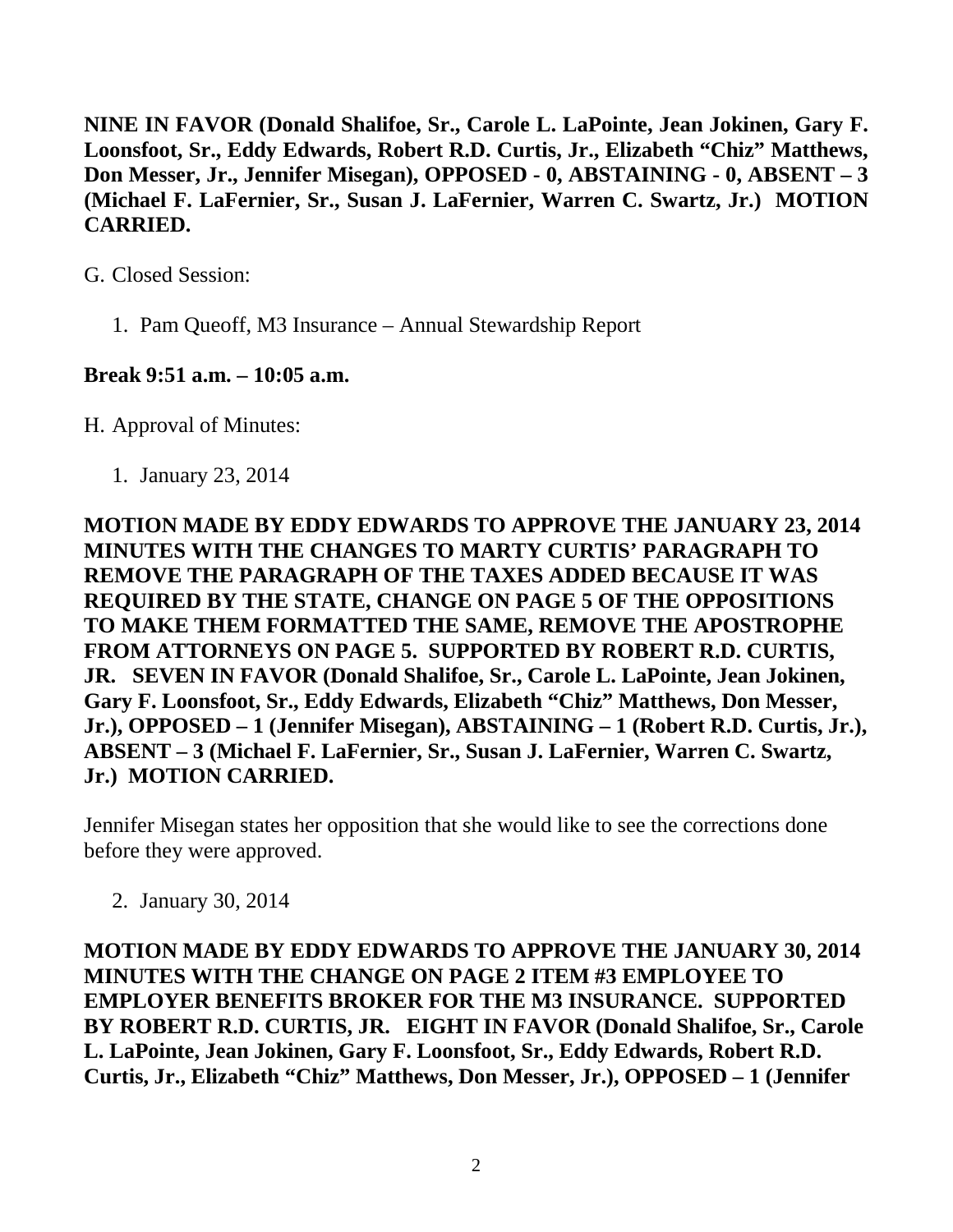## **Misegan), ABSTAINING - 0, ABSENT – 3 (Michael F. LaFernier, Sr., Susan J. LaFernier, Warren C. Swartz, Jr.) MOTION CARRIED.**

Jennifer Misegan states her opposition that she would like to see them consistent.

- I. Old Business
	- 1. Bruce LaPointe, Public Works Resolution KB-010-2014 Tribal Transportation Improvement Plan 2014-2017

**MOTION MADE BY EDDY EDWARDS TO APPROVE RESOLUTION KB-010- 2014. SUPPORTED BY DON MESSER, JR. NINE IN FAVOR (Donald Shalifoe, Sr., Carole L. LaPointe, Jean Jokinen, Gary F. Loonsfoot, Sr., Eddy Edwards, Robert R.D. Curtis, Jr., Elizabeth "Chiz" Matthews, Don Messer, Jr., Jennifer Misegan), OPPOSED - 0, ABSTAINING - 0, ABSENT – 3 (Michael F. LaFernier, Sr., Susan J. LaFernier, Warren C. Swartz, Jr.) MOTION CARRIED.**

- 2. Eddy Edwards, Treasurer
	- a) Blue Cross/Blue Shield Handout
	- b) Baraga Lakeside Hotel
	- c) Special Spring Walleye Spearing

**MOTION MADE BY EDDY EDWARDS TO DIRECT THE NATURAL RESOURCES STAFF AND TRIBAL ATTORNEY TO DRAFT REGULATIONS FOR A SPECIAL SPRING WALLEYE SPEARING SEASON AT PORTAGE LAKE FOR THE OPEN AND CLOSED SEASON. SUPPORTED BY ROBERT R.D. CURTIS, JR. NINE IN FAVOR (Donald Shalifoe, Sr., Carole L. LaPointe, Jean Jokinen, Gary F. Loonsfoot, Sr., Eddy Edwards, Robert R.D. Curtis, Jr., Elizabeth "Chiz" Matthews, Don Messer, Jr., Jennifer Misegan), OPPOSED - 0, ABSTAINING - 0, ABSENT – 3 (Michael F. LaFernier, Sr., Susan J. LaFernier, Warren C. Swartz, Jr.) MOTION CARRIED.**

- J. New Business:
	- 1. Gary Loonsfoot, Jr., THPO Director (Presented by Donald T. Shalifoe, Sr. since Gary is out of town)  $$ 
		- a) Resolution KB-015-2014 New Pow-wow Ordinance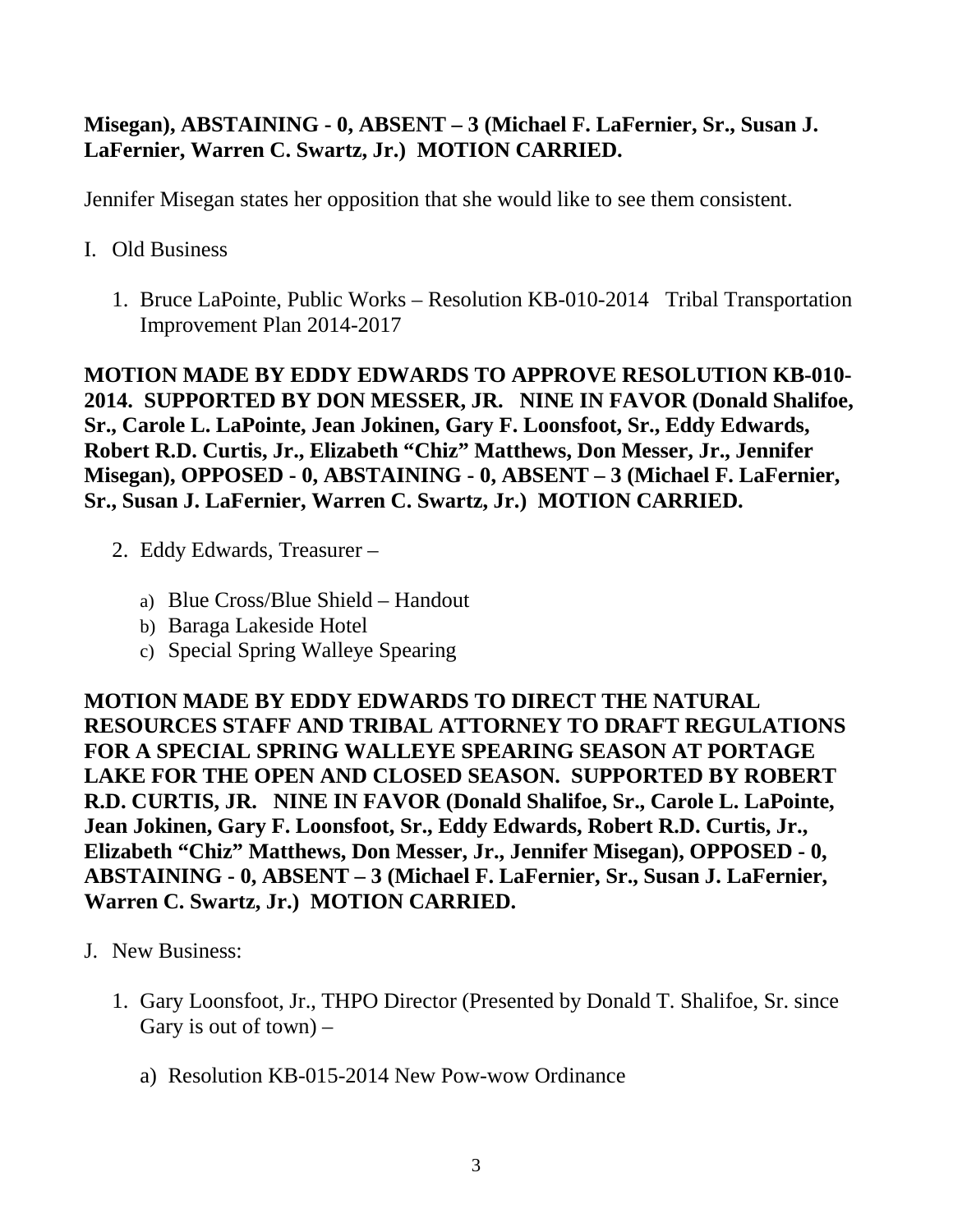**MOTION MADE BY GARY LOONSFOOT, SR. TO TABLE RESOLUTION KB-015-2014 UNTIL GARY LOONSFOOT, JR. CAN BE IN ATTENDANCE TO ANSWER QUESTIONS. SUPPORTED BY ELIZABETH "CHIZ" MATTHEWS. NINE IN FAVOR (Donald Shalifoe, Sr., Carole L. LaPointe, Jean Jokinen, Gary F. Loonsfoot, Sr., Eddy Edwards, Robert R.D. Curtis, Jr., Elizabeth "Chiz" Matthews, Don Messer, Jr., Jennifer Misegan), OPPOSED - 0, ABSTAINING - 0, ABSENT – 3 (Michael F. LaFernier, Sr., Susan J. LaFernier, Warren C. Swartz, Jr.) MOTION CARRIED.**

b) Road Renaming

**MOTION MADE BY JEAN JOKINEN TO RENAME SQUAW BEACH ROAD TO CHARLES PICARD ROAD. SUPPORTED BY ELIZABETH "CHIZ" MATTHEWS. NINE IN FAVOR (Donald T. Shalifoe, Sr., Carole L. LaPointe, Jean Jokinen, Gary F. Loonsfoot, Sr., Eddy Edwards, Robert R.D. Curtis, Jr., Elizabeth "Chiz" Matthews, Don Messer, Jr., Jennifer Misegan), OPPOSED – 0, ABSTAINING – 0, ABSENT - 3 (Michael F. LaFernier, Sr., Susan J. LaFernier, Warren C. Swartz, Jr.), MOTION CARRIED.**

2. Thomas Chosa, IT Director – SharePoint Site

**Donald Shalifoe, Sr. was out of the room 11:07 a.m. – 11:10 a.m.**

**Gary F. Loonsfoot, Sr. was out of the room 11:08 a.m. – 11:09 a.m.**

**Gary F. Loonsfoot, Sr. was out of the room 11:11 a.m. – 11:12 a.m.**

3. Jean Jokinen, Secretary – Resolution KB-016-2014 CTAS FY2014 Grant Program

**MOTION MADE BY ROBERT R.D. CURTIS, JR. TO APPROVE RESOLUTION KB-016-2014 CTAS. SUPPORTED BY DON MESSER, JR. NINE IN FAVOR (Donald Shalifoe, Sr., Carole L. LaPointe, Jean Jokinen, Gary F. Loonsfoot, Sr., Eddy Edwards, Robert R.D. Curtis, Jr., Elizabeth "Chiz" Matthews, Don Messer, Jr., Jennifer Misegan), OPPOSED - 0, ABSTAINING - 0, ABSENT – 3 (Michael F. LaFernier, Sr., Susan J. LaFernier, Warren C. Swartz, Jr.) MOTION CARRIED.**

4. Jeff Loman – Water Quality Standards

K. Adjournment: